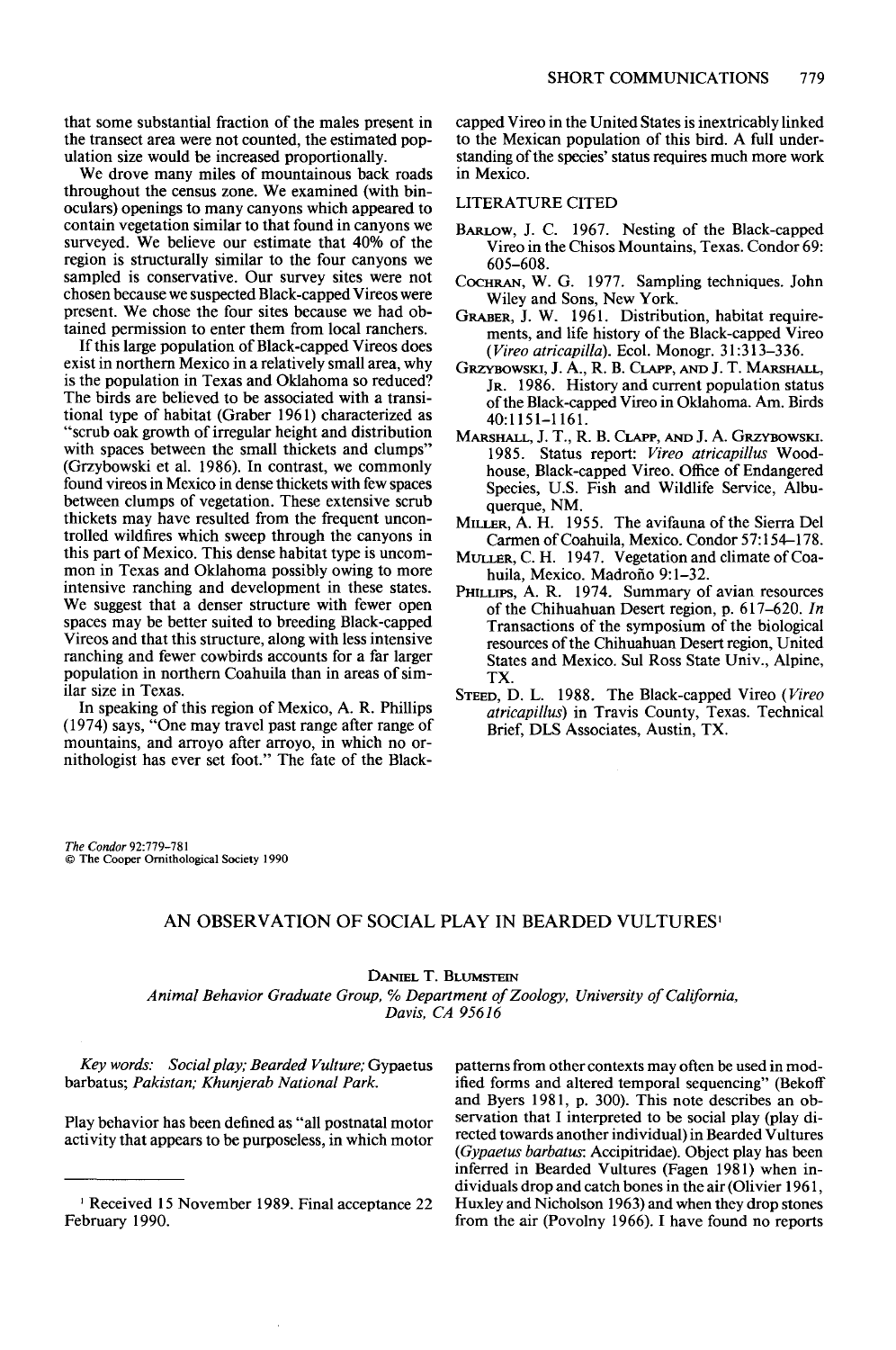**of social play in this species or other Old World vultures, and observations of play in birds appear to be underreported (Fagen 198 1).** 

**At 08:45 on 9 September 1989, I observed two im**the birds from a ridge above the meadow using  $10 \times$ **mature Bearded Vultures flying together and calling roles were reversed. Sometimes they dived, one still about 50 m below me at Dhee Sar (36"8 1'N. 74"95'E) chasing the other. This activity was accompanied by in Khunjerab National Park, Pakistan. Dhee Sar is a 40 binoculars and a 15-45 power spotting scope. The**  relatively flat high alpine meadow (elevation 4,100– **little flapping. On no occasion did I observe physical 4,300 m) surrounded by steep lateral moraines and birds were easily discriminated by feather-loss patpunctuated with hilly terminal moraines. I observed contact, nor did I observe any objects carried in their**  terns. For the next 12 min, I watched the two birds **talons. My observation of the two birds ended when take turns chasing each other. One would glide up to they flew out of sight behind a mountain. within a meter of the tail of the other, and then the** 

**p. 79) reported that Bearded Vultures utter a "sharp guttural koolik, koolik" during aerial courtship displays, but they otherwise rarely vocalize. The voice of a Bearded Vulture has also been described as a "whis-A high-pitched prolonged whistle accompanied this behavior. The one note whistle was repeated while the two birds were close to each other. I recorded this vocalization, but background wind noise prevented me**  from producing a clean sonogram. Ali and Ripley (1987, **tle" or "mew" (Dement'ev and Gladkov 1966, Flint et al. 1984) or a "guttural hiss" (Fleming et al. 1984).** 

**My observation has at least three mutually exclusive interpretations. First, the Bearded Vultures could have been courting. The breeding season in Asia for Bearded Vultures is between November and March (Lowther 1949, Ah and Ripley 1987). Ah and Ripley (1987) reported acrobatic displays around the beginning of the breeding season. Dement'ev and Gladkov (1966) reported nuptial flights at the end of January or the beginning of February which included aerial displays. I reject the courtship hypothesis on three counts: the birds were both in immature plumage, early September seems to be too early for courtship displays based on the published records, and the vocalization was not the**  "koolik, koolik" described by Ali and Ripley (1987) **to accompany courtship displays.** 

**Second, the birds could have been fighting or threatening each other. I reject this hypothesis on two counts: there was never anv contact between the birds. and the birds alternated roies during the 12 min I observed the DEMENT'EV, G. P., AND N. A. GLADKOV. 1966. Birds** 

Finally, the birds could have been playing. I have not been able to reject this hypothesis, and three of my **observations support this as the likely explanation of the observed behavior. First. the two birds were iu- FLEMING, R. L., SR., R. L. FLEMING, JR., AND L. S. veniles; play is most likely to be seen in juvenile ani**mals (Fagen 1981). Second, the behavior appeared re**ciprocal in that one bird was not always chasing the other-roles changed frequently. An important characteristic of social play behavior is changes in chaseflee relationships (Bekoff 1984). Third, social play is often accompanied by play signals that may be important, particularly during potentially dangerous play,** 

**by reassuring participants that they are indeed playing**  (Bekoff 1978). I suggest the repeated high-pitched vo**calization heard was a play signal.** 

**For example, Fleming et al. (1984) described Bearded Vultures chasing Himalayan Griffon Vultures (Gyps Social play is expected in birds like Bearded Vultures for several reasons (Ortega and Bekoff 1987). They mature slowly, remaining in subadult plumage for 5 himalayensis) in the air. Also, since Bearded Vultures years (Dement'ev and Gladkov 1966). Courtship "practice" might improve skills required later in life. may live in large groups (Brown and Amadon 1968), Practice chasing conspecifics under low-risk situations might be beneficial for later chases of heterospecifics. play might be important for social cohesion (Fagen 1981).** 

**I thank M. Bekoff, J. Marzluff, W. Shriner, T. Roberts, and an anonymous reviewer for helpful comments on a previous version of this manuscript. I also thank the Pakistan National Council for Conservation of Wildlife and the director of Khunjerab National Park for permission to work in Pakistan. Fieldwork was generously supported by grants from The Explorers Club, and a University of California, Davis Graduate Research Award and Jastro-Shields Graduate Research Scholarship.** 

# **LITERATURE CITED**

- **those of Bangladesh, Nepal, Bhutan and Sri Lanka. 2nd ed. Oxford Univ. Press. Delhi. ALI, S., AND S. D. RIPLEY. 1987. Compact handbook of the birds of India and Pakistan together with**
- BEKOFF, M. 1978. Social play: structure, function, **and the evolution of a cooperative social behavior; D. 367-383. In G. M. Burzhardt and M. Bekoff ieds.], The development of behavior: comparative and evolutionary aspects. Garland STPM Press, New York.**
- **BEKOFF, M. 1984. Social play behavior. Bioscience 34:228-233.**
- BEKOFF, M., AND J. A. BYERS. 1981. A critical re**analysis of the ontogeny and phylogeny of mammalian social and locomotor play: an ethological hornet's nest, p. 296-337. In K. Immehnann, G. W. Barlow, L. Petrinovich, and M. Mains [eds.],**  Behavioral development: the Bielefield interdis**ciplinaty conference. Cambridge Univ. Press, Cambridge.**
- **BROWN, L. H., AND D. AMADON. 1968. Eagles, hawks, and falcons of the world. McGraw-Hill, New York.**
- interaction.<br> **interaction** of the Soviet Union. Vol. 1. Israel Program for<br>
Finally, the birds could have been playing. I have<br>
Scientific Translation, Jerusalem.
	- FAGEN, R. 1981. Animal play behavior. Oxford Univ. Press, New York.
	- **BANGDEL. 1984. Birds of Nepal with reference to Kashmir and Sikkim. 3rd ed. Nature Himalayas, Kathmandu.**
	- **FLINT, V. E., R. L. BOEHME, Y. V. KOSTIN, AND A. A.**  KUZNETSOV. 1984. A field guide to the birds of **the USSR including Eastern Europe and Central Asia. Princeton Univ. Press, Princeton, NJ.**
	- **HUXLEY, J., AND E. M. NICHOLSON. 1963. Lammer-**